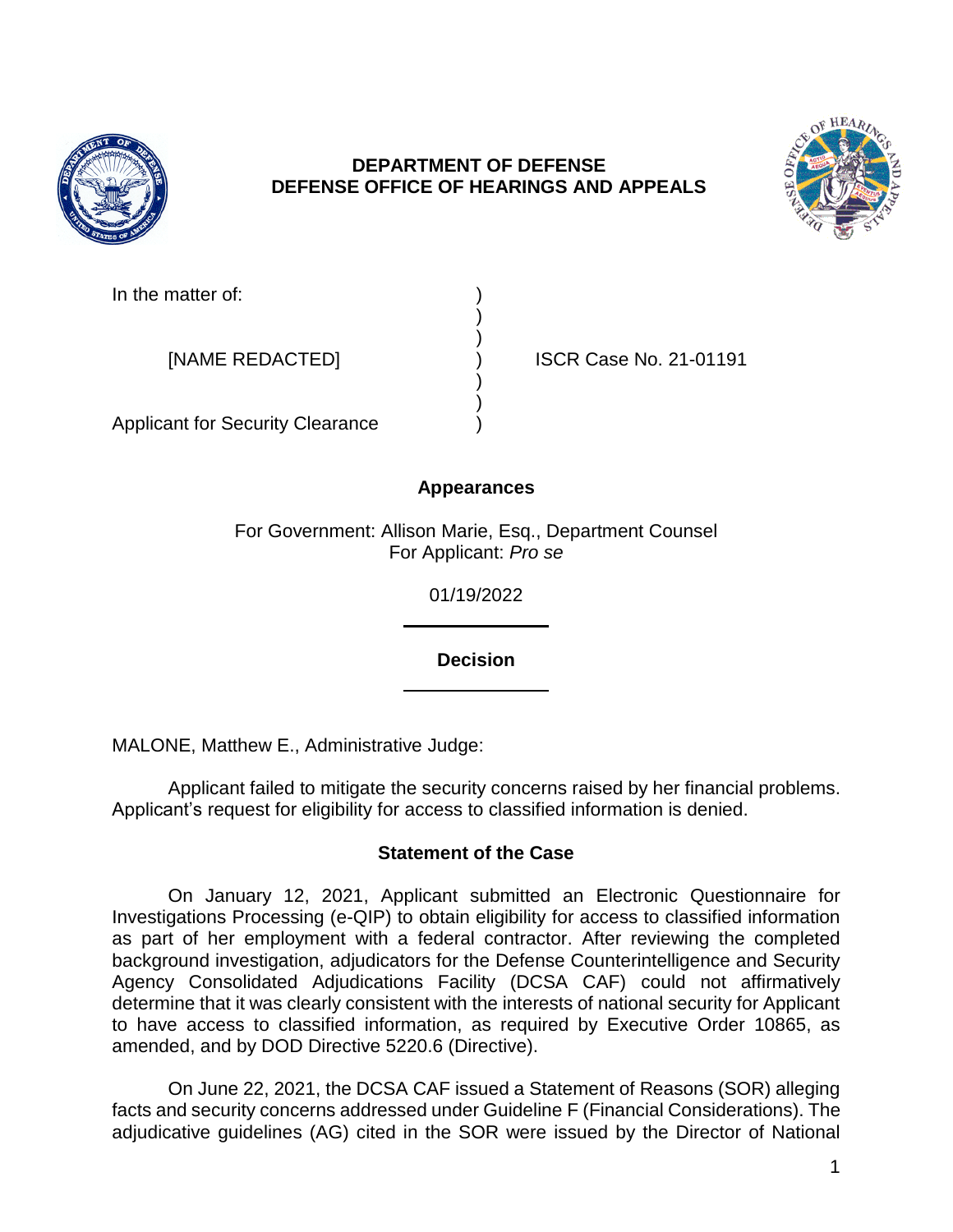Intelligence (DNI) on December 10, 2016, to be effective for all adjudications on or after June 8, 2017. Applicant timely responded to the SOR (Answer) and requested a decision without a hearing.

 On August 31, 2021, as provided for by paragraph E3.1.7 of the Directive, Department Counsel for the Defense Office of Hearings and Appeals (DOHA) issued a The FORM contained six exhibits (Items  $1-6$ ) on which the Government relies to support File of Relevant Material (FORM) that was received by Applicant on September 22, 2021. the SOR allegations.

 Applicant was informed she had 30 days from receipt of the FORM to submit additional information. She did not submit anything further and the record closed on October 22, 2021. I received the case for decision on December 2, 2021.

#### **Findings of Fact**

 Under Guideline F, the SOR alleged that Applicant owes \$125,742 for eight past- due or delinquent debts (SOR 1.a – 1.h). In response to the SOR, Applicant admitted all of the Guideline F allegations. (FORM, Item 2) In addition to the facts established by Applicant's admissions, I make the following findings of fact.

 Applicant is 44 years old and is sponsored for a security clearance by a federal contractor. In her January 2021 e-QIP, she disclosed that she owed approximately \$24,000 for four delinquent or past-due debts. A credit report obtained by government investigators in March 2021 documented these and other delinquencies about which Applicant was interviewed by a government investigator on March 19, 2021. During the interview, Applicant attributed her financial problems to a combination of living beyond her means and an unexpected loss of hours at a previous job that reduced her income. (FORM, Items  $4-6$ )

 During her March 2021 interview, Applicant advised that she did not think she was responsible for several of the debts listed in her credit report, and that she does not intend to pay them. She also stated that she is disputing responsibility for her student-loan debts (alleged at SOR 1.a and 1.b) because the school she attended was engaged in fraudulent activities. Specifically, she claimed that she was told she would receive a bachelor's degree from the school, but only received an associate's degree. In her e-QIP, Applicant listed that she received a bachelor's degree from that school in May 2013. The last payment she made on her student loans was in 2008. (FORM, Items  $4-6$ )

 Applicant did not provide any information in response to the SOR or the FORM that would document her claimed dispute about her student loan obligations. She also did not produce any information about her current finances or efforts to resolve her debts.

#### **Policies**

 Each security clearance decision must be a fair, impartial, and commonsense determination based on examination of all available relevant and material information,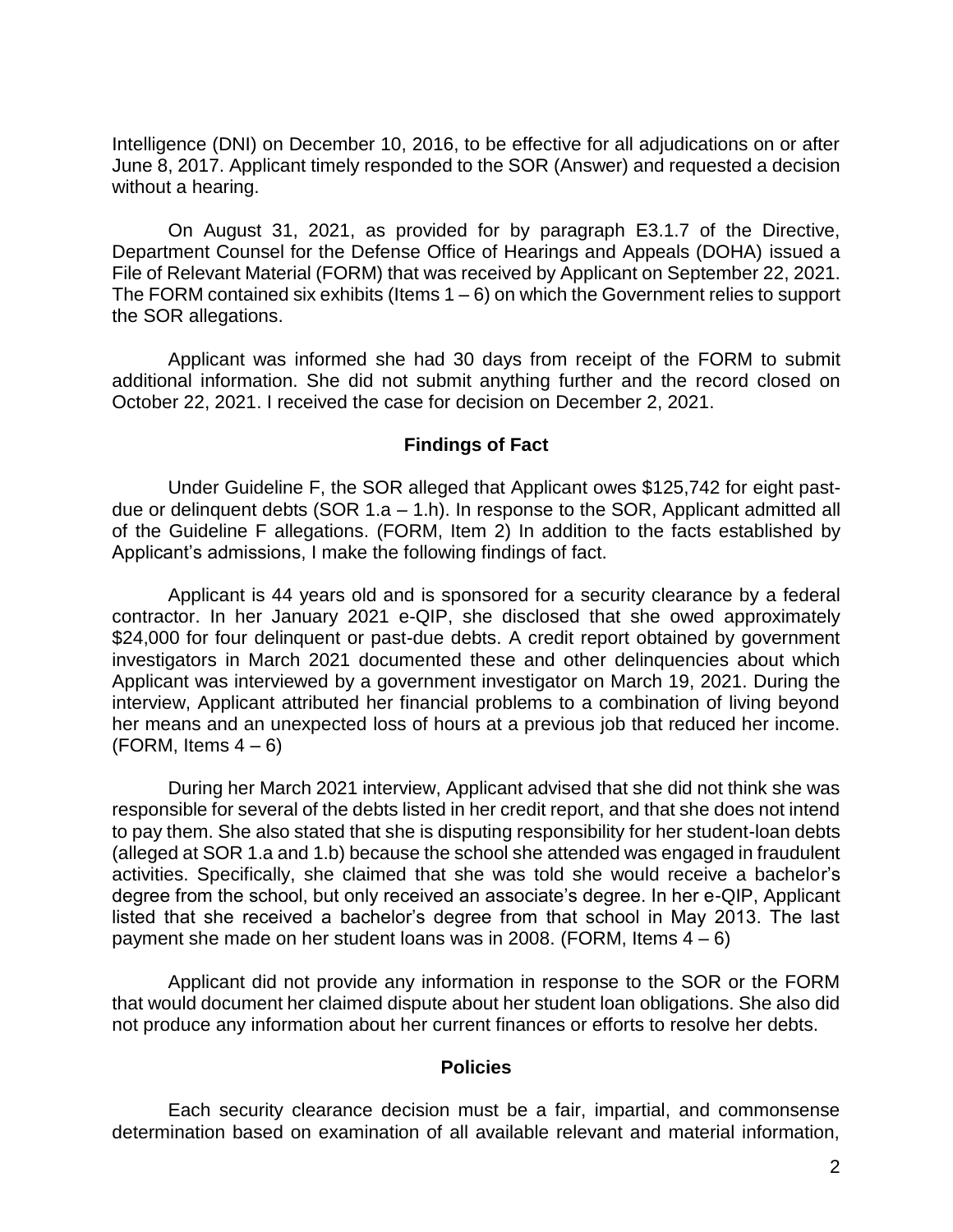and consideration of the pertinent criteria and adjudication policy in the adjudicative guidelines (AG). (*See* Directive, 6.3) Decisions must also reflect consideration of the factors listed in AG ¶ 2(d). Commonly referred to as the "whole-person" concept, those factors are:

 (1) The nature, extent, and seriousness of the conduct; (2) the circumstances surrounding the conduct, to include knowledgeable participation; (3) the frequency and recency of the conduct; (4) the individual's age and maturity at the time of the conduct; (5) the extent to which participation is voluntary; (6) the presence or absence of rehabilitation and other permanent behavioral changes; (7) the motivation for the conduct; (8) the potential for pressure, coercion, exploitation, or duress; and (9) the likelihood of continuation or recurrence.

 The presence or absence of a disqualifying or mitigating condition is not determinative of a conclusion for or against an applicant. However, specific applicable guidelines should be followed whenever a case can be measured against them as they represent policy guidance governing the grant or denial of access to classified information. A security clearance decision is intended only to resolve whether it is clearly consistent with the national interest for an applicant to either receive or continue to have access to classified information. (Department of the Navy v. Egan, 484 U.S. 518 (1988))

The Government bears the initial burden of producing admissible information on which it based the preliminary decision to deny or revoke a security clearance for an applicant. Additionally, the Government must be able to prove controverted facts alleged in the SOR. If the Government meets its burden, it then falls to the applicant to refute, extenuate or mitigate the Government's case. Because no one has a "right" to a security clearance, an applicant bears a heavy burden of persuasion. (*See* Egan, 484 U.S. at 528, 531) A person who has access to classified information enters into a fiduciary relationship with the Government based on trust and confidence. Thus, the Government has a compelling interest in ensuring each applicant possesses the requisite judgment, reliability and trustworthiness of one who will protect the national interests as his or her own. The "clearly consistent with the national interest" standard compels resolution of any reasonable doubt about an applicant's suitability for access in favor of the Government. (*See* Egan; AG ¶ 2(b))

### **Analysis**

### **Financial Considerations**

 Available information shows that Applicant owes more than \$100,000 for eight delinquent debts that she has not yet addressed or resolved. Her debts arose, in part, because she was living beyond her means. This information reasonably raises the security concerns articulated, in relevant part, at AG 18:

Failure to live within one's means, satisfy debts, and meet financial obligations may indicate poor self-control, lack of judgment, or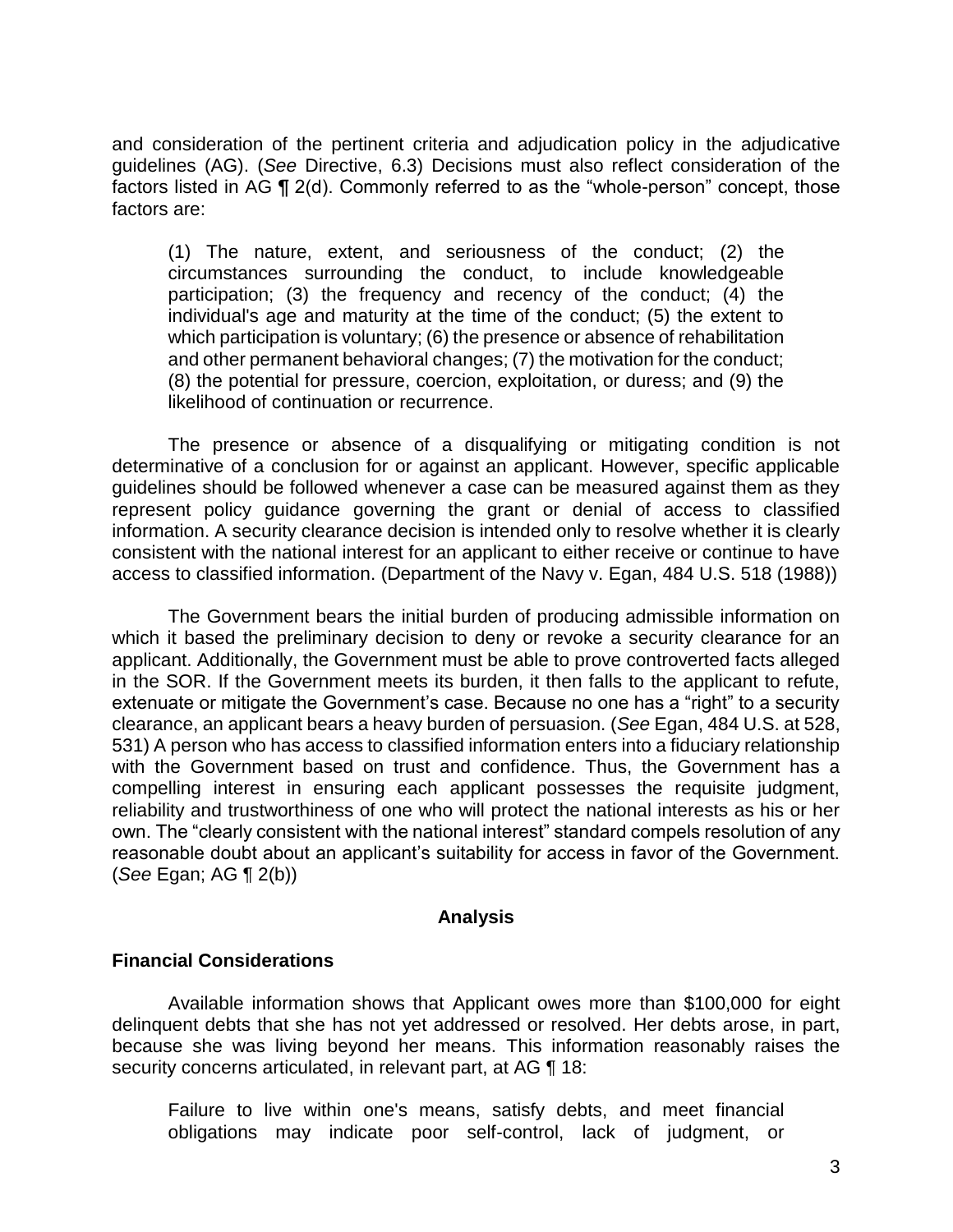unwillingness to abide by rules and regulations, all of which can raise questions about an individual's reliability, trustworthiness, and ability to protect classified or sensitive information. . . . An individual who is financially overextended is at greater risk of having to engage in illegal or otherwise questionable acts to generate funds.

More specifically, the Government's information requires application of the following AG ¶ 19 disqualifying conditions:

(a) inability to satisfy debts; and

(c) a history of not meeting financial obligations.

I also have considered the following pertinent AG ¶ 20 mitigating conditions:

(a) the behavior happened so long ago, was so infrequent, or occurred under such circumstances that it is unlikely to recur and does not cast doubt on the individual's current reliability, trustworthiness, or good judgment;

(b) the conditions that resulted in the financial problem were largely beyond the person's control (e.g., loss of employment, a business downturn, unexpected medical emergency, a death, divorce or separation, clear victimization by predatory lending practices, or identity theft), and the individual acted responsibly under the circumstances;

(c) the individual has received or is receiving financial counseling for the problem from a legitimate and credible source, such as a non-profit credit counseling service, and there are clear indications that the problem is being resolved or is under control;

(d) the individual initiated and is adhering to a good-faith effort to repay overdue creditors or otherwise resolve debts; and

 (e) the individual has a reasonable basis to dispute the legitimacy of the proof to substantiate the basis of the dispute or provides evidence of actions past-due debt which is the cause of the problem and provides documented to resolve the issue.

 The Government's information presents a *prima facie* case for disqualification. Accordingly, it was incumbent on Applicant to present sufficient reliable information on which application of available mitigating conditions could be based. She did not do so. The record does not support any of the cited mitigating conditions. Applicant did not meet her burden of persuasion to overcome the Government's case for disqualification from access to classified information.

 In addition to my evaluation of the facts and application of the appropriate adjudicative factors under Guideline F, I have reviewed the record before me in the